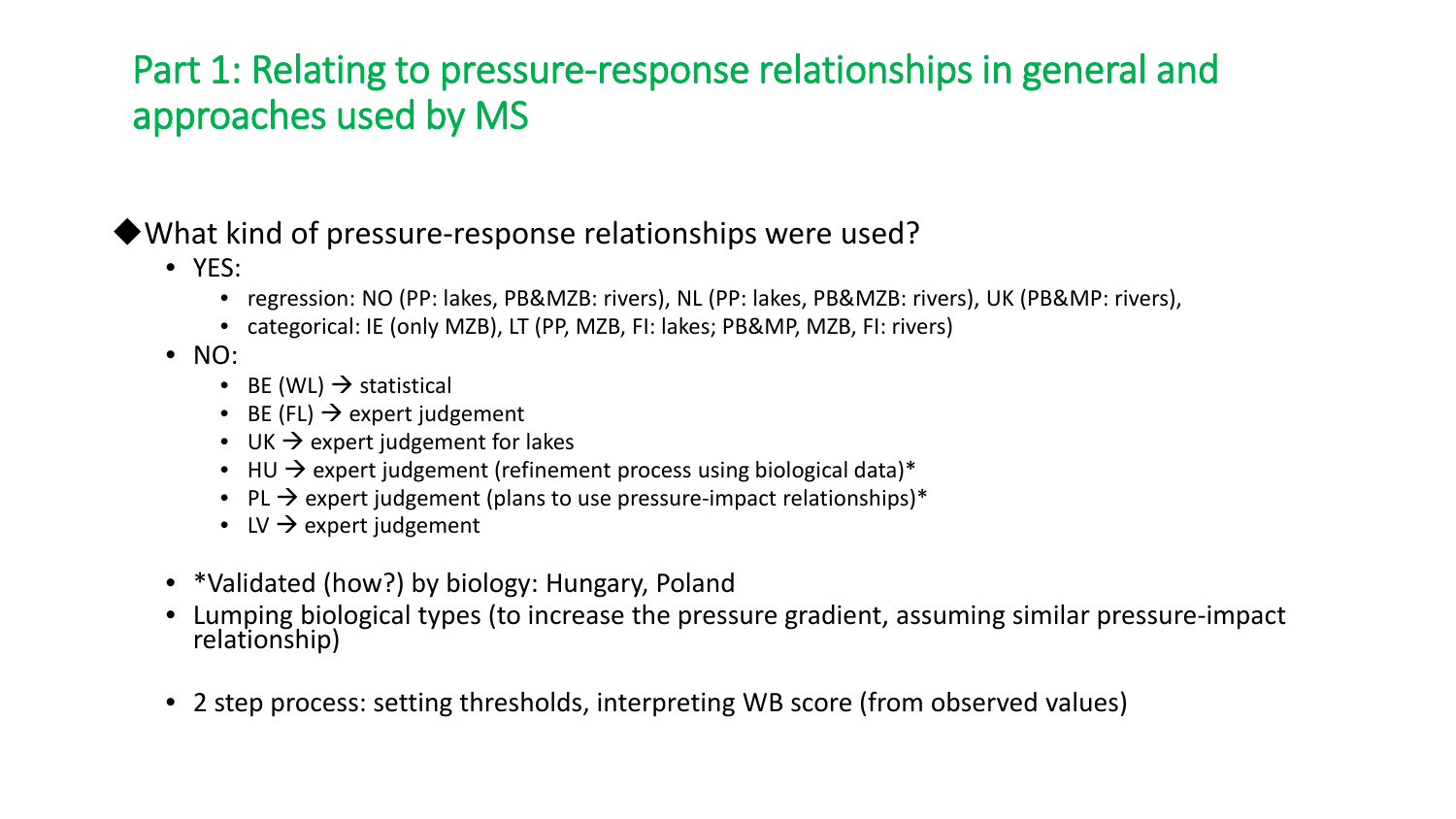$\blacklozenge$  What are the main obstacles for not using pressure-response relationships ?

- lack of data, short pressure gradient
- Political reasons: convenience (referring to old, established standards)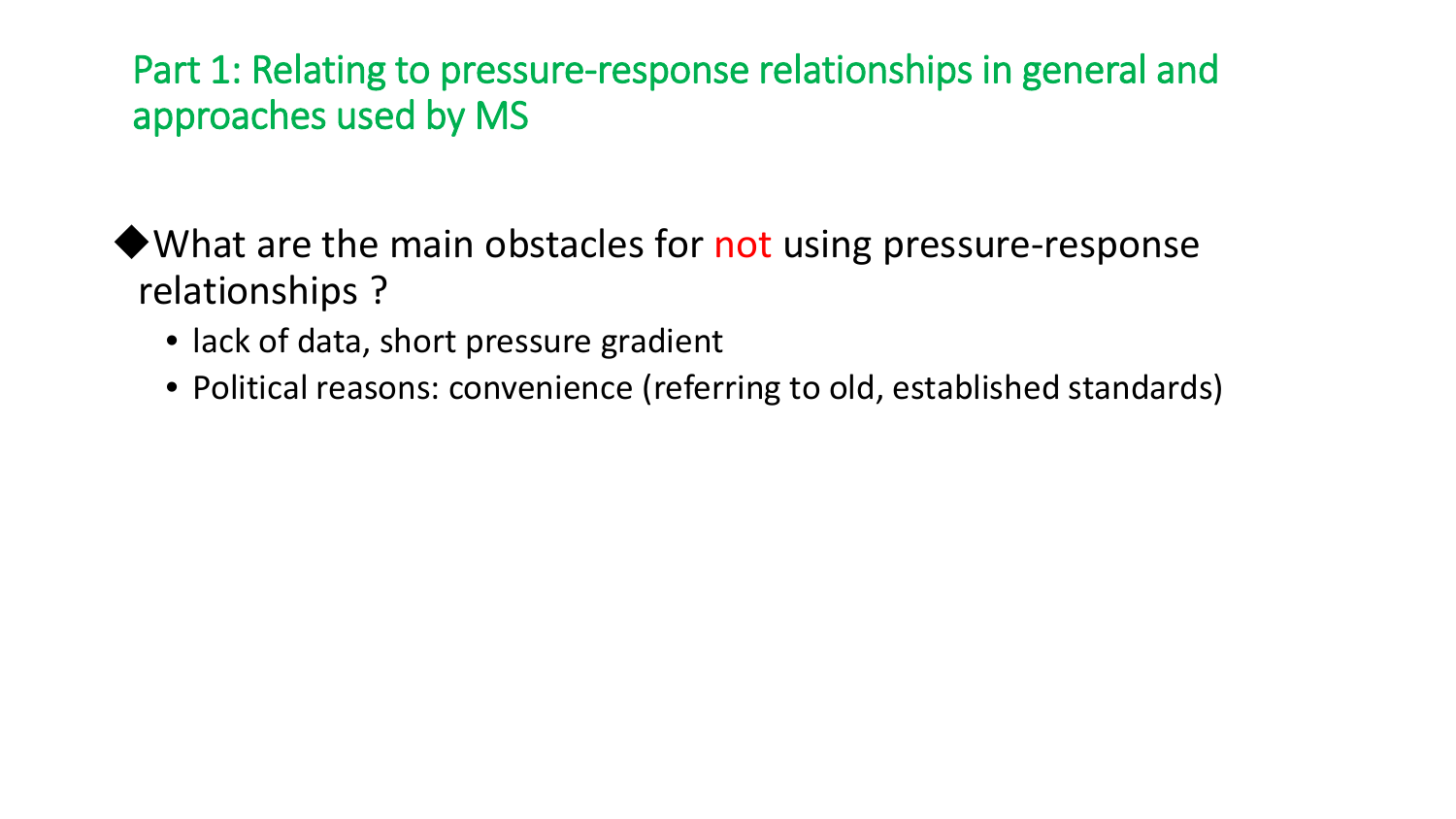◆ What are the main difficulties to using pressure-response relationships ?

- Noisy datasets (due to multiple pressures)
- $\rightarrow$  R<sup>2</sup> above a certain value to use pressure-impact relationships; equivalent necessary for categorical approach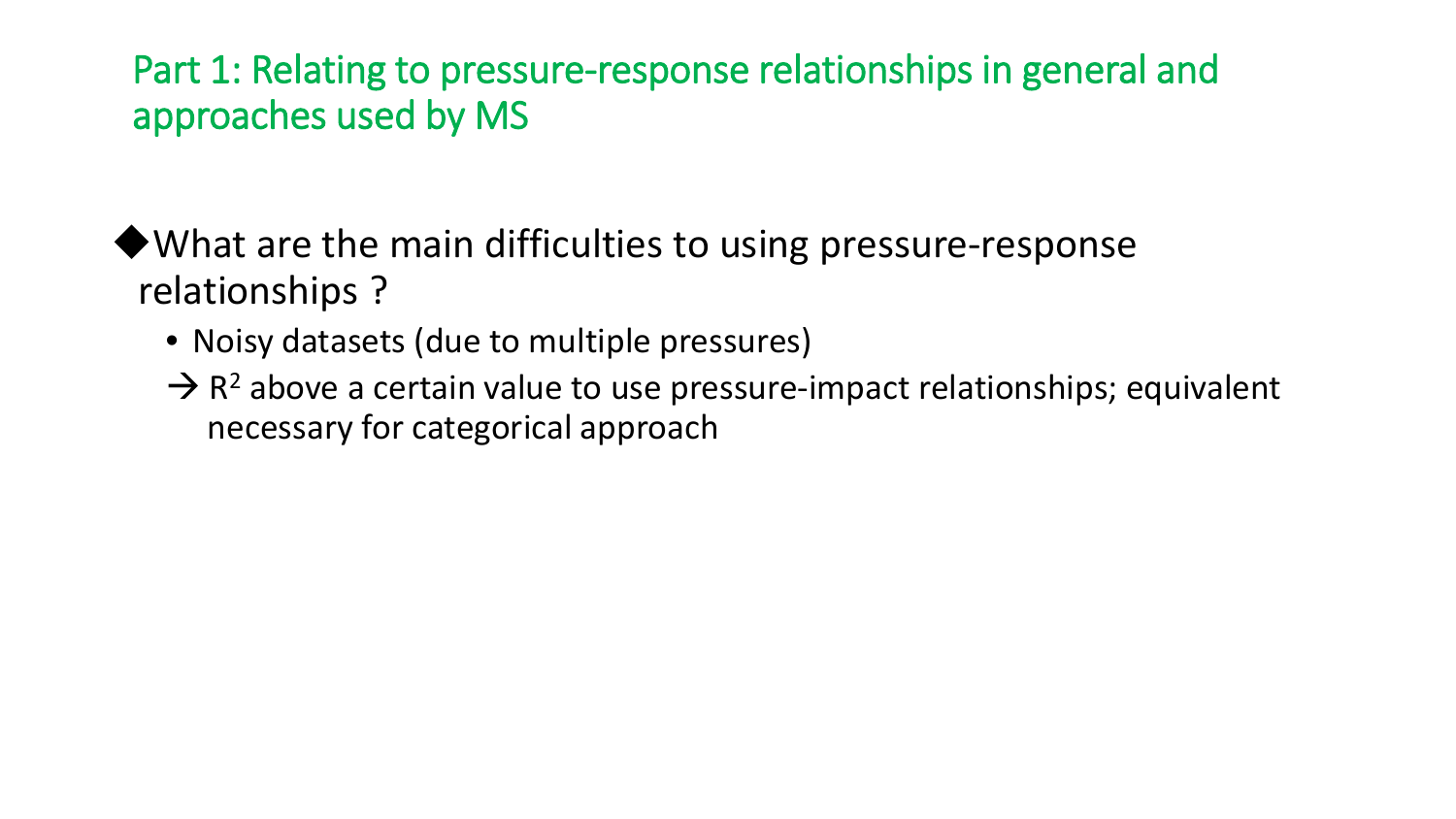$\blacklozenge$ If pressure-response relationships were used, how can the results be interpreted?

◆ How to deal with uncertainty, particularly for rivers?

- Define uncertainty (incl. critical  $R^2$ -values)
- MS should chose value within this range of uncertainty
- Document reasons of choice
- Our guidance should provide arguments for pros and cons of different nutrient boundary setting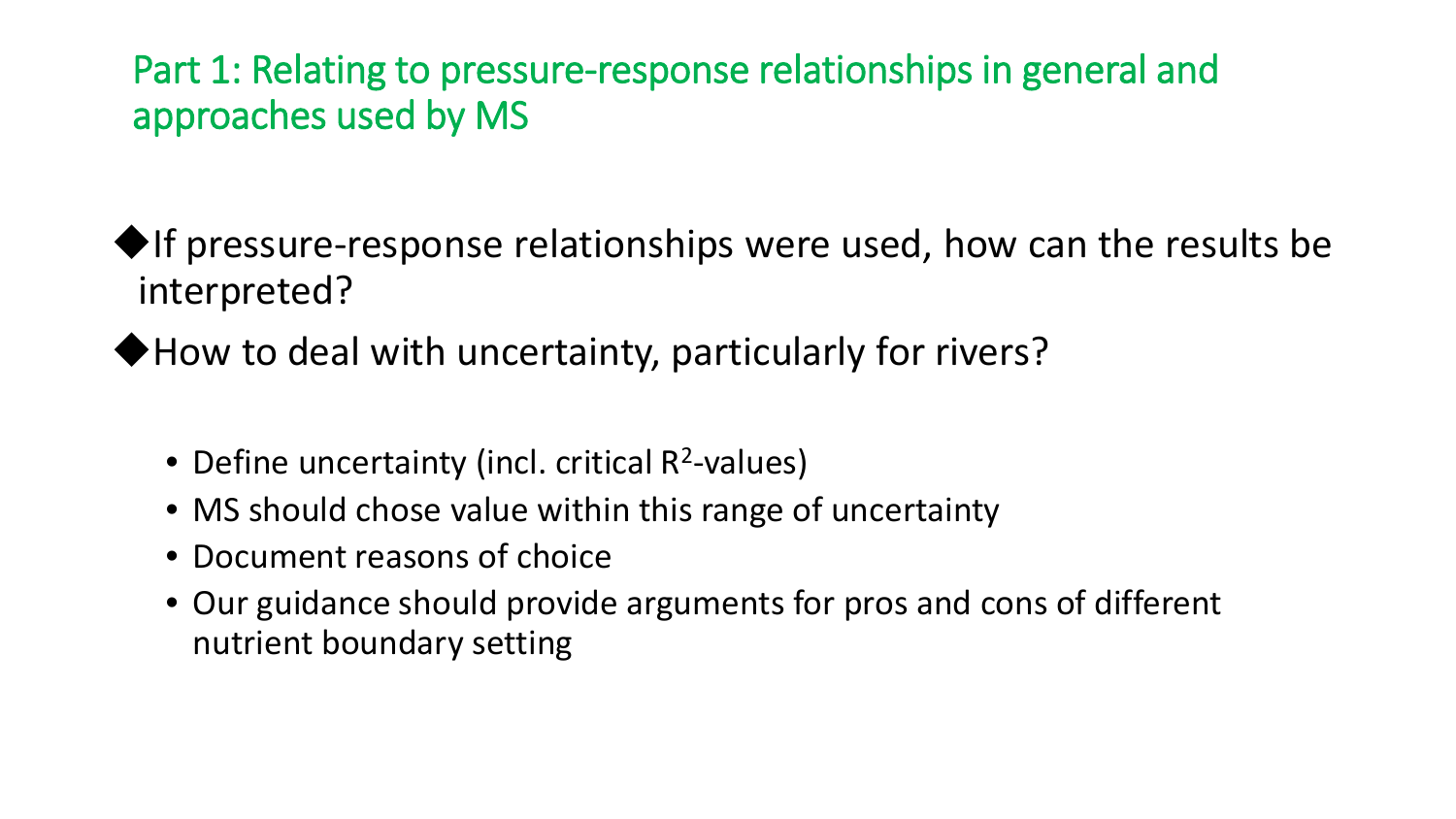### Part 2: Relating specifically to the findings of the report on pressureresponse relationships

What is the opinion of the participants on the approaches proposed in the report?

- ◆ Can these approaches be used to set nutrient boundaries to "good" biological boundaries?
- ◆ Can these approaches be used to check the correspondence of the MS boundaries to "good" biological boundaries?
	- **Need for guidance:** no comparison of national boundaries but devising methodological approach
	- Comments by end of February to be amended for April ECOSTAT
	- Paragraph in the conclusions (summary of main principles towards designing a guidance)

#### *Keeping the momentum !*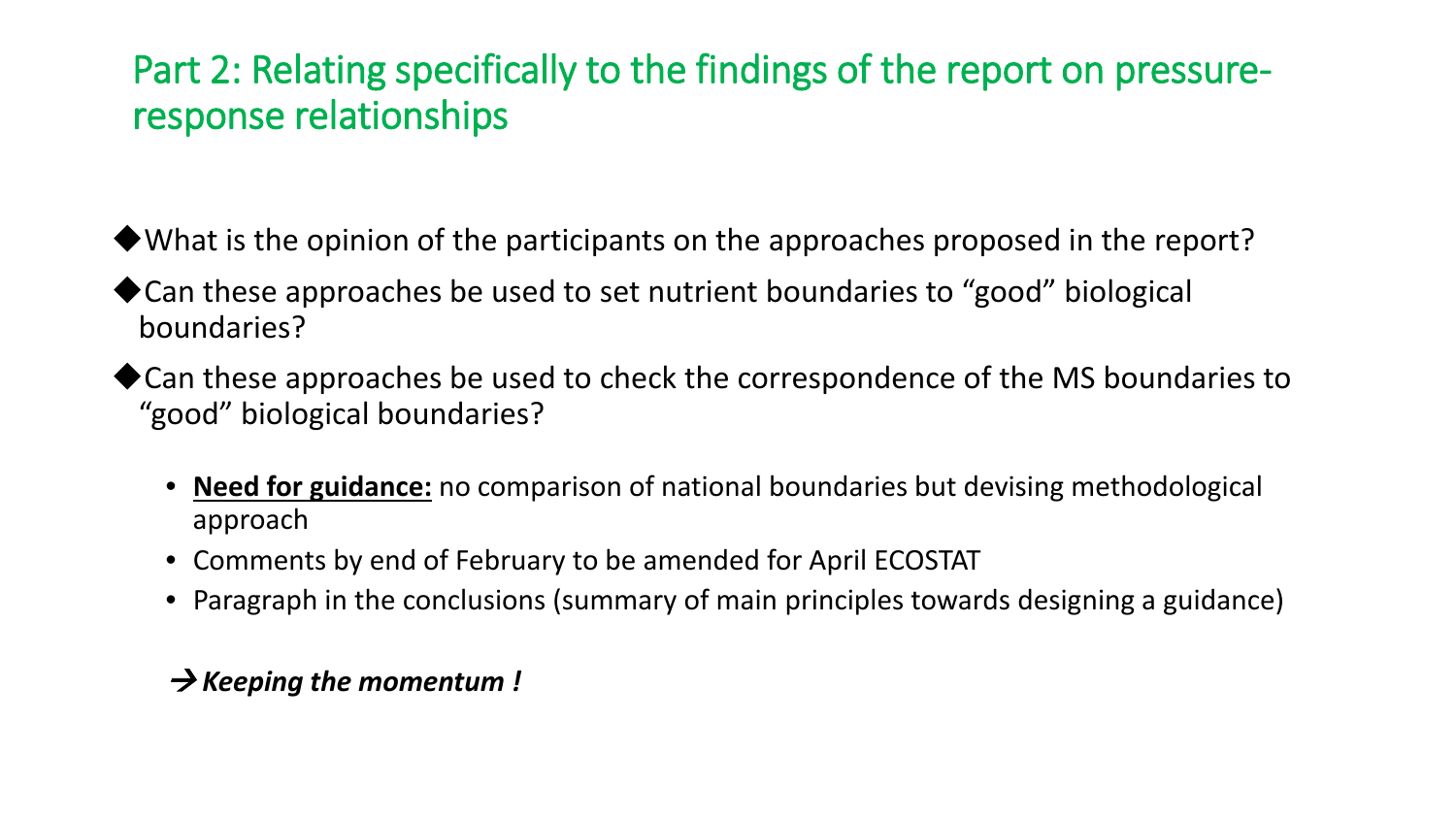# Part 3: the way forward …

- Finalize current report until ECOSTAT in April 2016
- Produce guidance (setting up working group incl. volunteering MS) in 2016
- Provide tools (e.g. R scripts) to implement guidance
- Helping MS to apply guidance (in the context of a technical workshop) in 2017